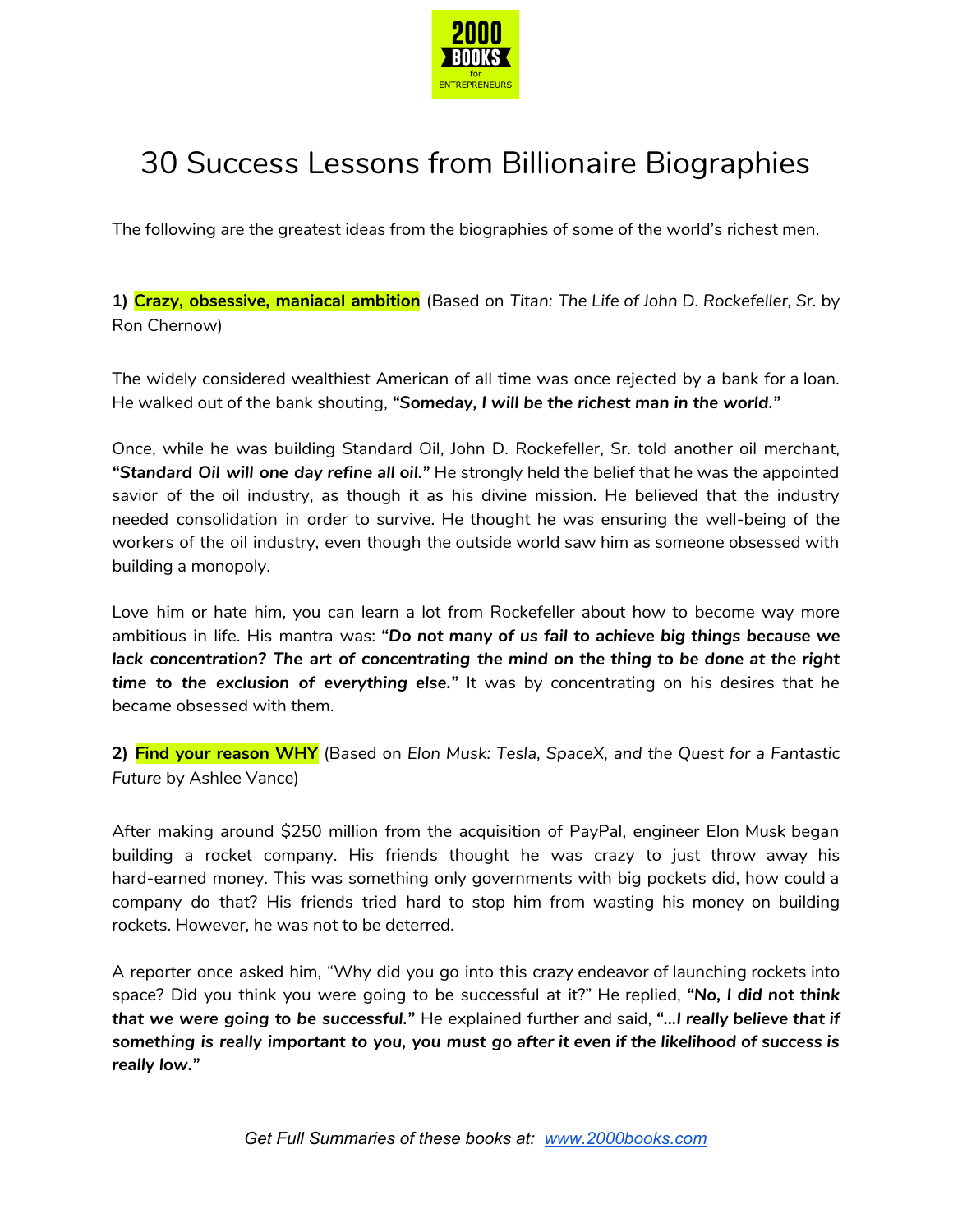

Elon Musk thinks that in order to ensure the survival of humanity, we have to colonize Mars….so that if anything happens to Earth, the human race would still be able to survive on another planet! This mission is really important to him and that is why he started SpaceX…even though his odds of success were small.

When you have a very strong reason for accomplishing something, it doesn't matter how bad your odds for success are. You have to go after it and attack it. As a result of your persistence, you will find a way. The greatest way to evaluate risks in life is not by how risky something is but by how important it is to you.

**3) Have a long-term vision** (Based on *The Everything Store: Jeff Bezos and the Age of Amazon* by Brad Stone)

As human beings we tend to think short-term. We think only for today, or the week or two, or even the year.

When Jeff Bezos was starting Amazon, he said. *"We're doing this for decades. We're not building this company to make a quick buck…"* And he has always maintained that.

Amazon does not necessarily create a lot of profit. Sometimes its stock price is even questionably low, but Bezos does not really care that much about it. He has a funny way of explaining why, which he somewhat learned from fellow billionaire Warren Buffett: *"You can* either host a rock concert or a ballet. Just don't advertise the ballet as a rock concert, or the *rock concert as a ballet."*

This means that in business, you are either a long-term investor or a short-term trader. Amazon is a company designed for people who want to be long-term investors. The company does not advertise itself as something for the short-term. It's not what they are after, they are here for the long haul.

If you have your own business, don't think short-term. Think way more than that: What would make it successful in the long-term? How can you make it really grow, rather than just making a quick buck here and there?

A very rational person, Jeff Bezos cares more about what they can control (lead indicators), for instance bumping up their stock price. What he has found is the need to increase the revenue and decrease the cost. He doesn't care that much about investors who are just there for the quick buck. He doesn't even monitor the stock price on a day to day basis.

"*At Amazon, we want the stock market to weigh us, not vote us,"* he said.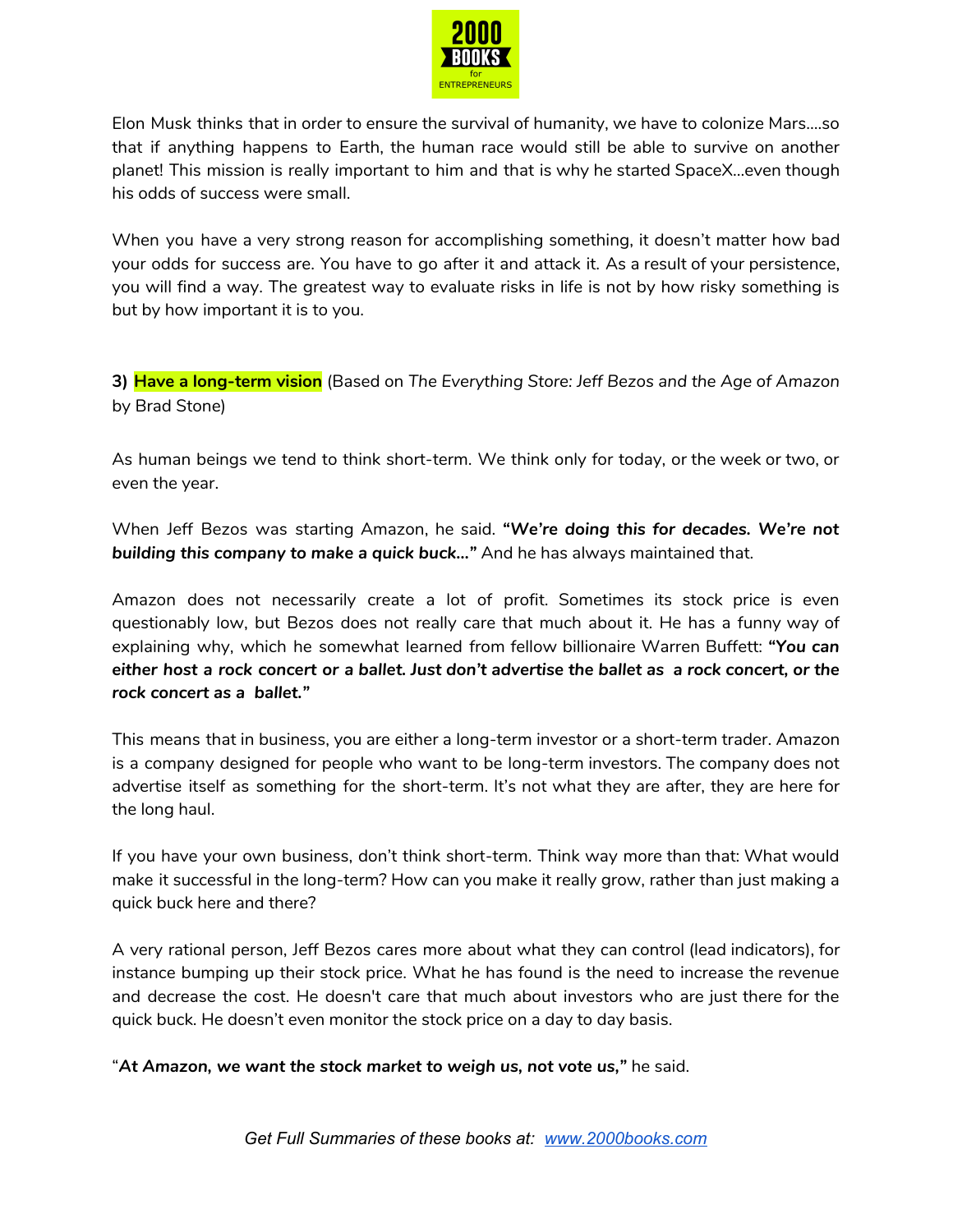

**4) Stay true to your Mission and Values** (Based on *Pour Your Heart Into It* by Howard Schultz)

Throughout building Starbucks, CEO Howard Schultz has stayed true to the company mission: **"To inspire and nurture the human spirit."**

And that's how business owners should operate your company -- by its mission and its values and by taking care of the people helping run the business. For Starbucks, nurturing the human spirit is a mission that goes above and beyond the short-term profits the company makes.

Schultz wanted to build a company that his father would have been proud of and happy to work at. In order to fulfill that mission of nurturing the human spirit, Schultz's first priority has always been his employees' well-being largely because of his father's experience when Howard was only 7 years old.

At that time, in 1961, his father broke his ankle while picking up and delivering diapers as a truck driver. His father had no health insurance nor worker's compensation, and their family was left with no income. The memory of his father lying in the couch with his leg in a cast without benefits as a worker was a painful one for Howard and became a driving force for him. He owes his tremendous success as a tribute to his father who died having "never attained fulfillment and dignity from work he found meaningful."

As CEO, Schultz offered all his employees (including part-time workers) complete healthcare coverage as well as stock options. Starbucks even pays for [employees'](http://www.businessinsider.com/starbucks-will-now-cover-4-years-of-college-tuition-for-employees-up-from-2-2015-4) college tuition. Not only that, Starbucks pays its workers well above minimum wage. So instead of trying to minimize labor costs as most businesses would do, Howard Schultz believes in investing in his employees, and that has led to Starbucks being wildly profitable and Schultz becoming a multi-billionaire.

**5) Be willing to die for it** (Based on *Elon Musk: Tesla, SpaceX, and the Quest for a Fantastic Future* by Ashlee Vance)

Another stand-out trait of Elon is his willingness to just bet it all, to die for what he believes is important. He has a very high tolerance for pain and he's relentless. Elon is willing to stake it all, to go all in, and that is why his rate of success is so high.

When Elon was starting his first company and seeking funding, and the venture capitalists were asking him questions, one of the things he would say was, *"I am a Samurai. I am willing* to die. I'm staking my existence on this company. So that is the way I operate this business. I *will do whatever it takes to make it work."* And that was what kept the venture capitalists coming at him.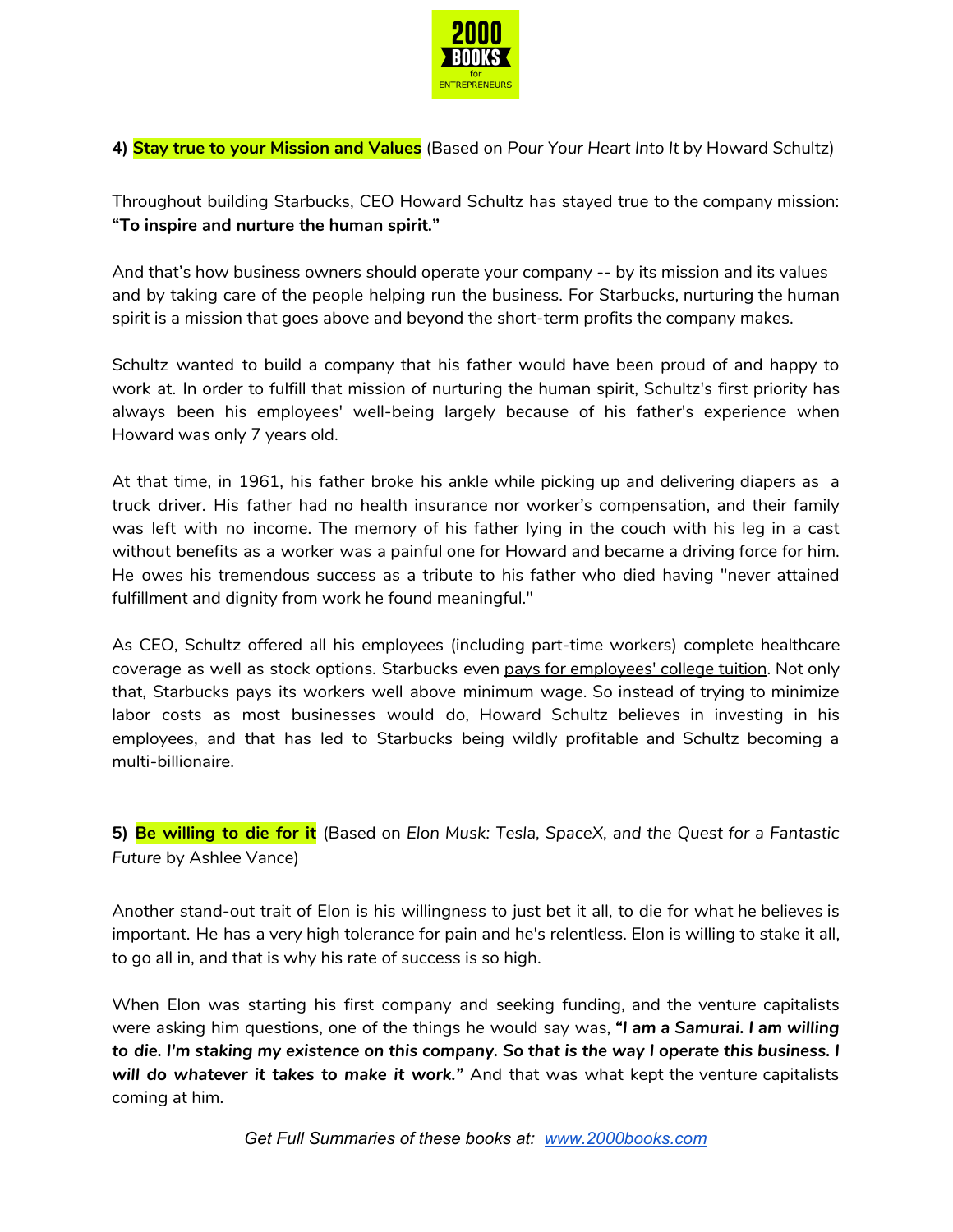

**6) Start small, take action** (Based on *The Everything Store: Jeff Bezos and the Age of Amazon* by Brad Stone)

As a starting entrepreneur, you might get a little concerned sometimes because you think your dream is small. You want to dream as big as Amazon but you're probably just starting off in a garage, trying to make it happen.

But Amazon's journey is how every journey starts. They started as a bookseller, selling just one book! Then they moved from books to music to electronics to toys to everything -- but it all did not happen in just a flash. It evolved over time… one step at a time.

Google started as a project in collaboration with the Stanford Library System. The founders Sergey Brin and Larry Paige were ready to sell the company to Yahoo for \$1M but yahoo refused to buy Google for \$1 Million. Imagine that!

So don't get discouraged when you are just fighting it out in the trenches and you feel your dream is too small compared to the great enterprises that have been built over time. All of these great businesses started small and then kept evolving, iterating, and growing to what they are now.

**7) Create Powerful Self-Beliefs** (Based on *Billionaire Secrets to Success* by Bill Bartmann)

A key lesson from the book is that our self-belief will affect the actions we take.

Our self-belief is a determinant of whether we would take action or not in face of fear or challenge. It's all a function of how much belief you have that you will succeed in your endeavor. If your brain says you will not succeed, then you will not take action. But if you constantly tell yourself *"I am big enough, I am able enough,"* and you believe it, then you will keep taking action.

It's important to understand that in life, negative programming comes at us where the world is saying "you are not good enough." But here are just a few of what you can do whenever this programming comes:

- Challenge this programming. Diffuse the negative emotions constantly that come your way. The more emotionally charged something is, the more it will be easily retrievable, and you will just believe that information even though it may not be true.
- Stop overgeneralizing all the negative information coming at you. Question them. Is it really true? Is it time-specific?

*Get Full Summaries of these books at: [www.2000books.com](http://www.2000books.com/)*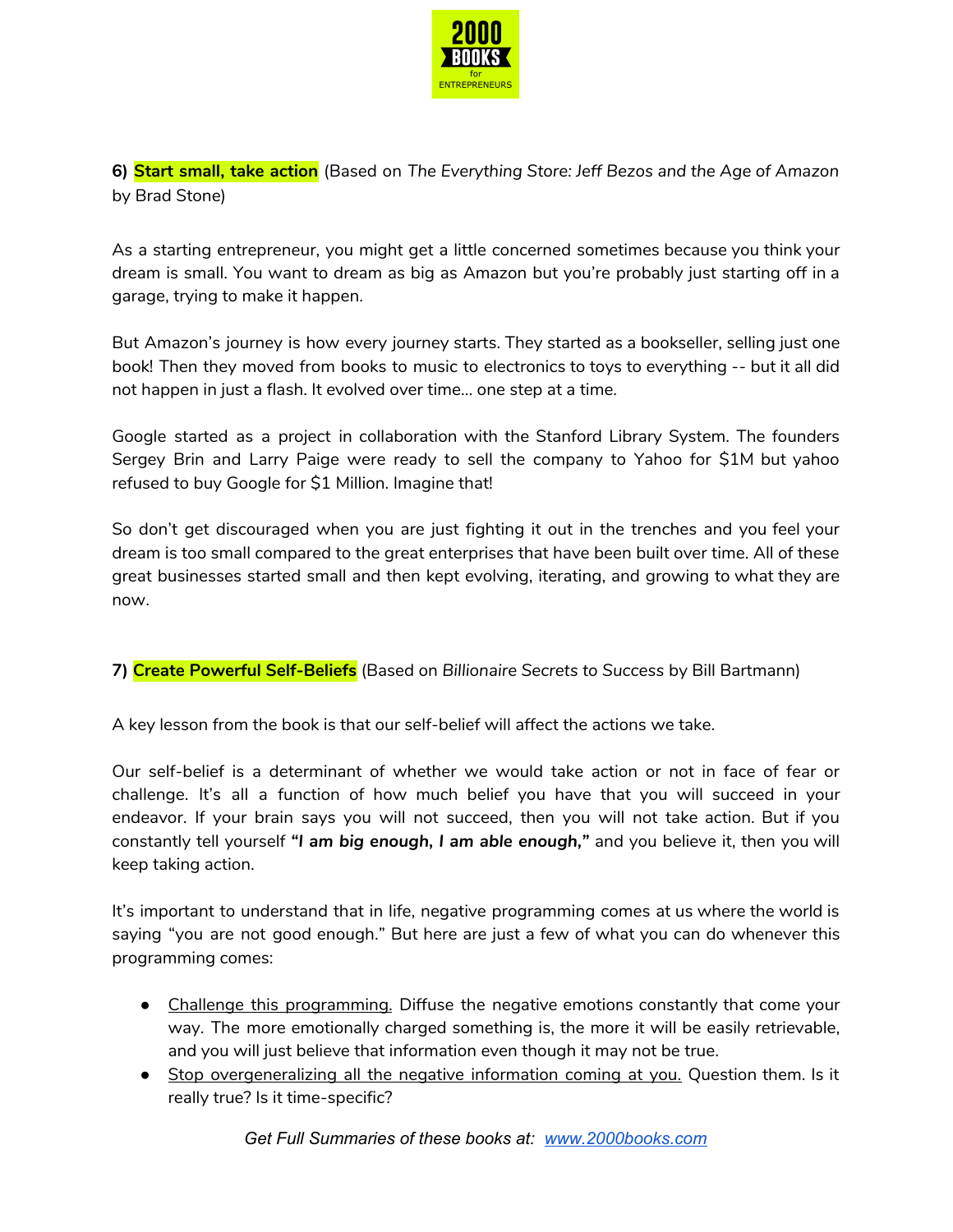

● Make a list of 50 Successes. These are things that you are most proud of in your life. Why are you happy about them? Anytime you have failures or challenges, review this list. Then you'll know and can tell yourself: *"I have done these things. I have succeeded many times and I'll continue."*

**8) Know your circle of competence and grow there** (Based on *Buffett: The Making of an American Capitalist* by Roger Lowenstein)

When asked what the secret was to his success, Warren Buffett said: you need to **identify your area of competence,** the thing in which you're absolutely the best. And that's where you grow.

Buffett first described this concept in his 1996 [shareholder](http://www.berkshirehathaway.com/letters/1996.html) letter: "You don't have to be an expert on every company, or even many. You only have to be able to evaluate companies within your circle of competence. **The size of that circle is not very important; knowing its boundaries, however, is vital.**"

Buffett is known to refuse to go along with the trends and to focus on what he knows best.

In 2000, when the stock market was going through its crazy highs and everyone was investing, Warren Buffett was not investing in technology. He said he didn't believe it was his area of competence. He did not understand it so he was not going to invest in it. He was going to stick it out.

Other investors, on the other hand, went in there. And of course, after the boom came the dotcom crash, one of the biggest crashes in the history of the stock market.

This goes to show that indeed we need to focus on just the 2-3 things in our circle of competence because that's where we can do great things. Focus on those few things that can get you the most results.

Don't do all the things outside your area of competence. Just focus on your circle of competence and you can be wildly successful.

**9) Maniacal Work Ethic** (Based on *Sam Walton: Made in America* by Sam Walton and John Huey)

Sam Walton worked really hard. He spent 16 hours a day, 7 days a week, working. From the first time he started the Ben Franklin store at the age of 27, he had been working very hard. He had very few vacations. On Saturdays he would go to the store at 2 or 3 in the morning just so he could go over the numbers before meeting with his executive team. On most days he would go to his office at 4:30 am. Such an extreme hard work exhibited by a highly successful man.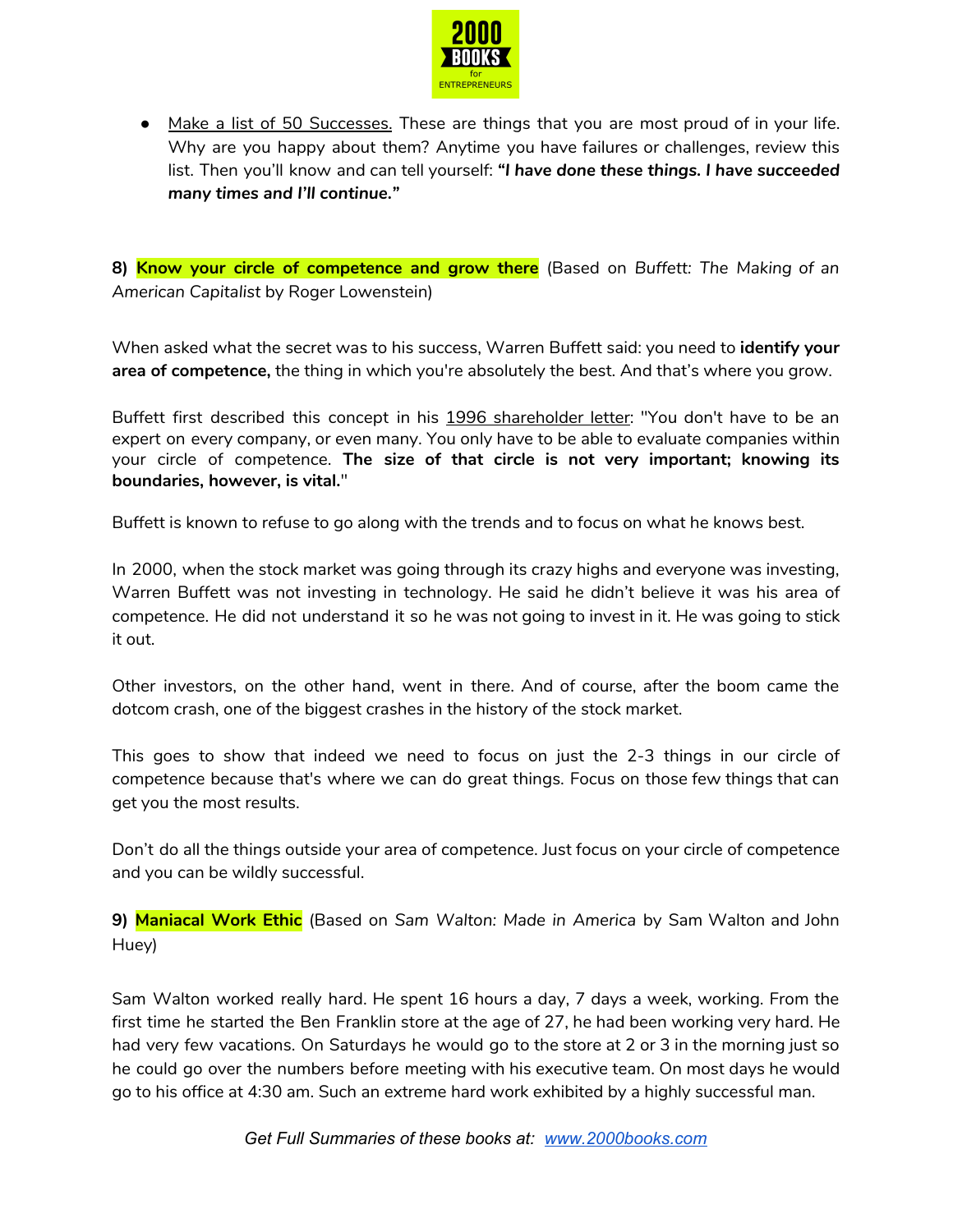

Your work routine may be different, but the important aspect here is the devotion to the business you are running. Every entrepreneur must have that deep passion for the company it is building, just like Sam Walton did.

**10) Always be Hustling/Working Hard** (Based on *How to Win at the Sport of Business* by Mark Cuban)

At the age of 12, Dallas Mavericks owner Mark Cuban asked his dad to buy him a new pair of Nike shoes. His dad told him that he needed to get a job and make money first and then he could buy those shoes. And that's what Mark did. He went door-to-door selling garbage bags and he made the money to buy the shoes he wanted.

In his mid-20s when he was starting MicroSolutions, he did not really have much of a technology background. However, he knew one thing: he could "RTFM" (Read the Freaking Manual) and figure it out. And that's what he did every single time. He told himself that he was willing to put in the hard work, and that became his advantage.

That was how he acquired his first customer. There was a piece of software that he wanted to sell to that potential customer for \$500 and he told them it cost him \$250. And that he would make it work, train them on it, and support them if they would loan him the \$250 to buy the software upfront. And if it did not work for whatever reason, he would walk their dogs, clean their cars, scrub their toilets -- whatever it took to pay them back! That worked and led to more and more customers. Over the next 7 years Mark didn't take a single vacation and grew MicroSolutions to \$36 million in revenue and 80 employees.

Since then he has gone on to start multiple businesses and has become a billionaire in the process.

Mark Cuban says that just like sports, the only thing you can control in business is the effort you put in. You have to operate as though your competitor is working 24/7 to beat you.. You have to work with a sense of urgency bordering on obsession.

**11) Constantly adapt and improvise** (Based on *Commodore: The Life of Cornelius Vanderbilt* by Edward J. Renehan Jr.

Cornelius Vanderbilt was considered the richest American in the 1800s. A self-made businessman, he was much into the transportation industry for most of his life.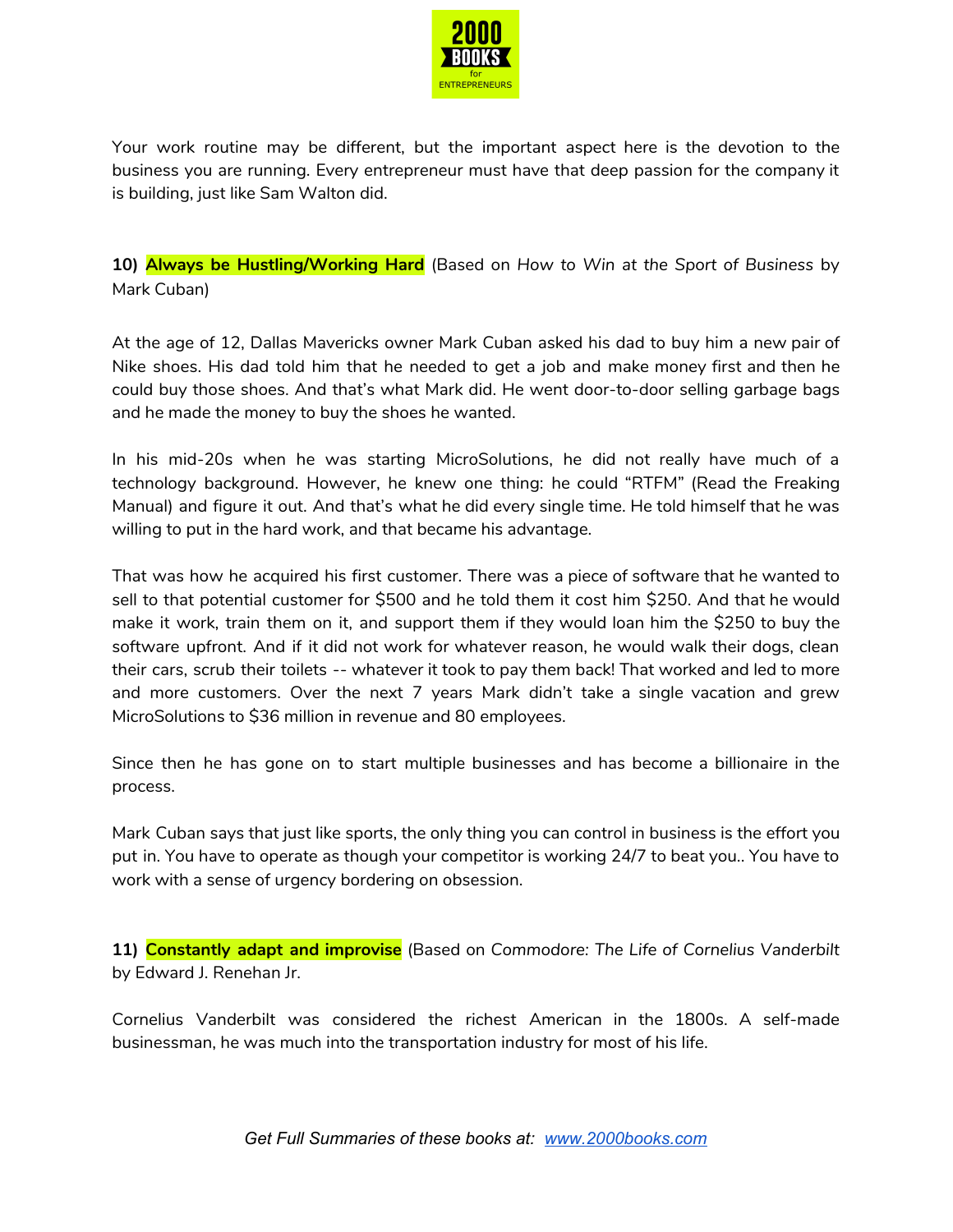

When he was in the shipping business, Cornelius exhibited insistence that every amount be invested in sailing vessels at higher quantity and better quality. He studied steam technologies and designed improvements for his own ships (which were later applied to railroads). In times of scarcity, he always saw opportunity and improvised.

When confronted with new technologies, he focused on what he knew best. He beat the competition to open the fastest steamship route from New York to San Francisco during the Gold Rush; when everyone else sailed through Panama, his line cut through Nicaragua.

And then he pivoted when he saw that trains, not ships, were the next big thing in transportation. So Vanderbilt started selling his stake in the steamship industry and investing in railroads, making him the richest man in America in just a few years after the switch.

Vanderbilt had the guts to abandon shipping and to bet his entire fortune on railroads because he saw himself way beyond the the shipping business -- he saw himself in the transportation business. Whenever something better came along, he was ready to adapt. He also embraced a new form of business, such as the corporation. He was not afraid to take risks. He even put his entire estate at risk in an effort to save The Union Trust, one of his investments. He was forward-thinking and he loved competition.

Vanderbilt is an inspiration in terms of taking every opportunity to innovate, which pays off. Time and technology will always change, and so do we. We have to embrace, not shun, the changes along the way and turn them into something of value.

**12) Focus** (Based on *Steve Jobs* by Walter Isaacson)

Many people do not know that Steve Jobs was fired as the CEO of the company he founded and created. In his absence, Apple began to struggle and then it got very close to bankruptcy in the mid-'90s. In the final quarter of 1996, Apple's sales plummeted by 30% and it was struggling mightily. Steve Jobs was brought back as the CEO of Apple in 1997 and that was when he started the historic turnaround of the company.

Steve Jobs found out that the company had a line of 12 Macintosh computers just to satisfy retailers. When he asked his top management, *"Which of these should I recommend to my friend?"* he could not get a clear answer. So he got to work reducing the number of Apple products by 70%. From losing \$1.04 billion that year, the company turned in a profit of \$309 million a year later.

Steve Jobs continued to stay focused as he took Apple from the brink of bankruptcy in 1996 to become one of the largest companies in the world in 2011 when he died. Such was the power of his FOCUS. Apple grew because it cut down on things it had.

*Get Full Summaries of these books at: [www.2000books.com](http://www.2000books.com/)*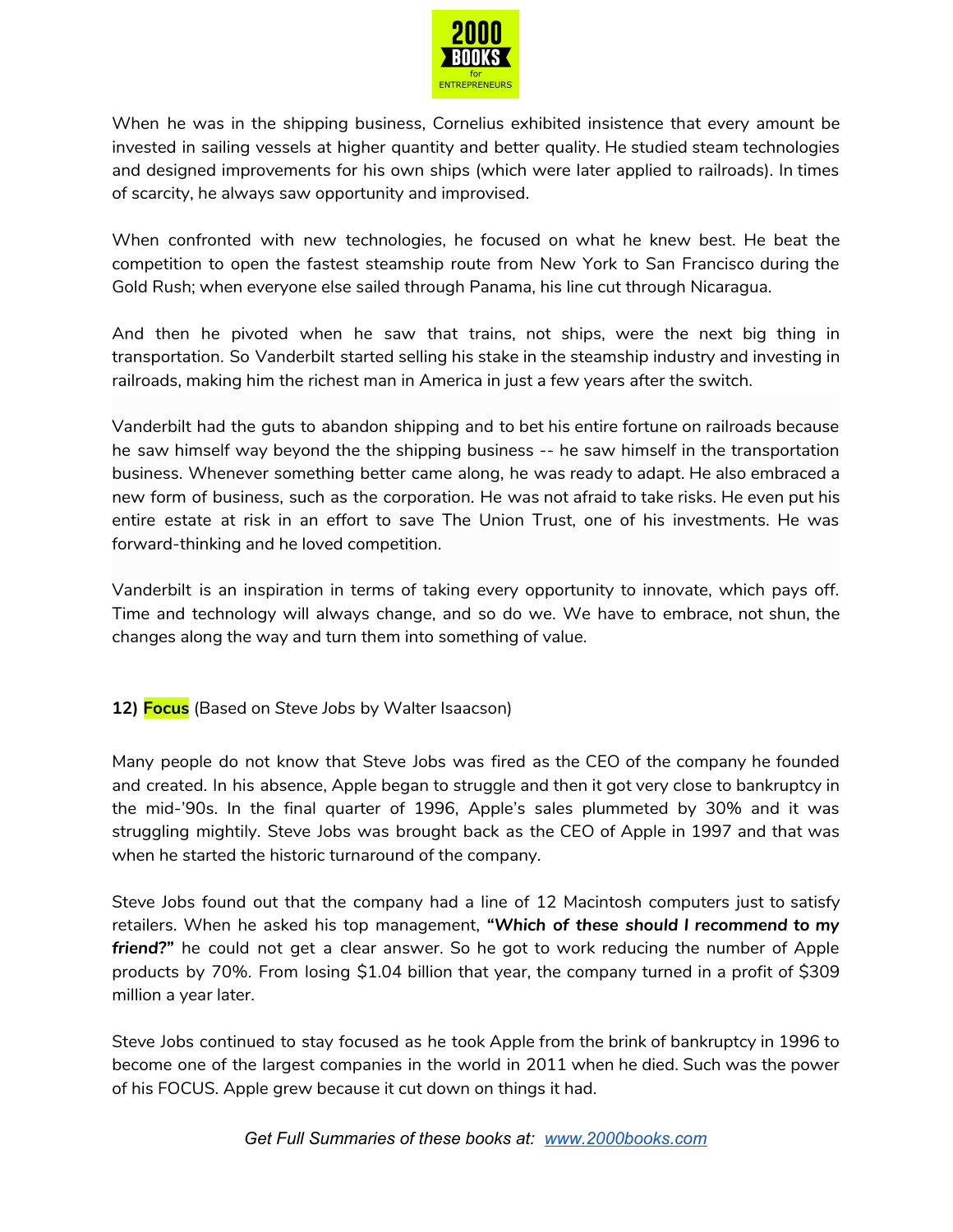

Jobs often said, *"Deciding what not to do is JUST as important as deciding what to do. It's true for companies, and it's true for products."*

Google co-founder Larry Page approached Steve Jobs for advice in his dying days. Here was what Jobs told him: *"Figure out what Google wants to be when it grows up. It's now all over the map."*

Again it is the same advice: FOCUS. FOCUS. FOCUS. Don't be all over the map.

**13) Be a Contrarian, Not a Conformist** (Based on *How to be Rich* by J. Paul Getty)

American industrialist J. Paul Getty strongly believed that people must stand up for their own individuality if they want to succeed.

The challenge we face on a regular basis is that we are being forced by society to become homogenized, that is -- it wants us to become the same and to follow the same "safe" path: get a job, buy a car, buy a house, start a family, wait for retirement, etc. Society tells us to not try to ruffle the feathers, to not do something crazy at our chosen field.

Getty's life, however, teaches us that if we want to succeed in this world, we have to be a contrarian, not a conformist. We have to be a rebel and fight for what we think is right. We have to stand up for our own ideals and beliefs. Otherwise, we just become part of the majority -- the masses who cannot think or stand for themselves. We just stay within the lines that society has created.

So live by your own identity. You can never become truly great if you are always following the crowd. No amount of money will substitute a life devoid of living by your own values. That will always be a hollow life.

**14) Be a missionary, not mercenary** (Based on *The Everything Store: Jeff Bezos and the Age of Amazon* by Brad Stone)

A key concept from Jeff Bezos's biography is that -- you are either a missionary (someone who is out to serve others) or a mercenary (someone who is out to kill, or in business terms someone primarily out to make a buck or a quick sale).

As an entrepreneur, Jeff Bezos is very much a missionary. He has a deep obsession for customer satisfaction. He wants customers to keep coming back to Amazon.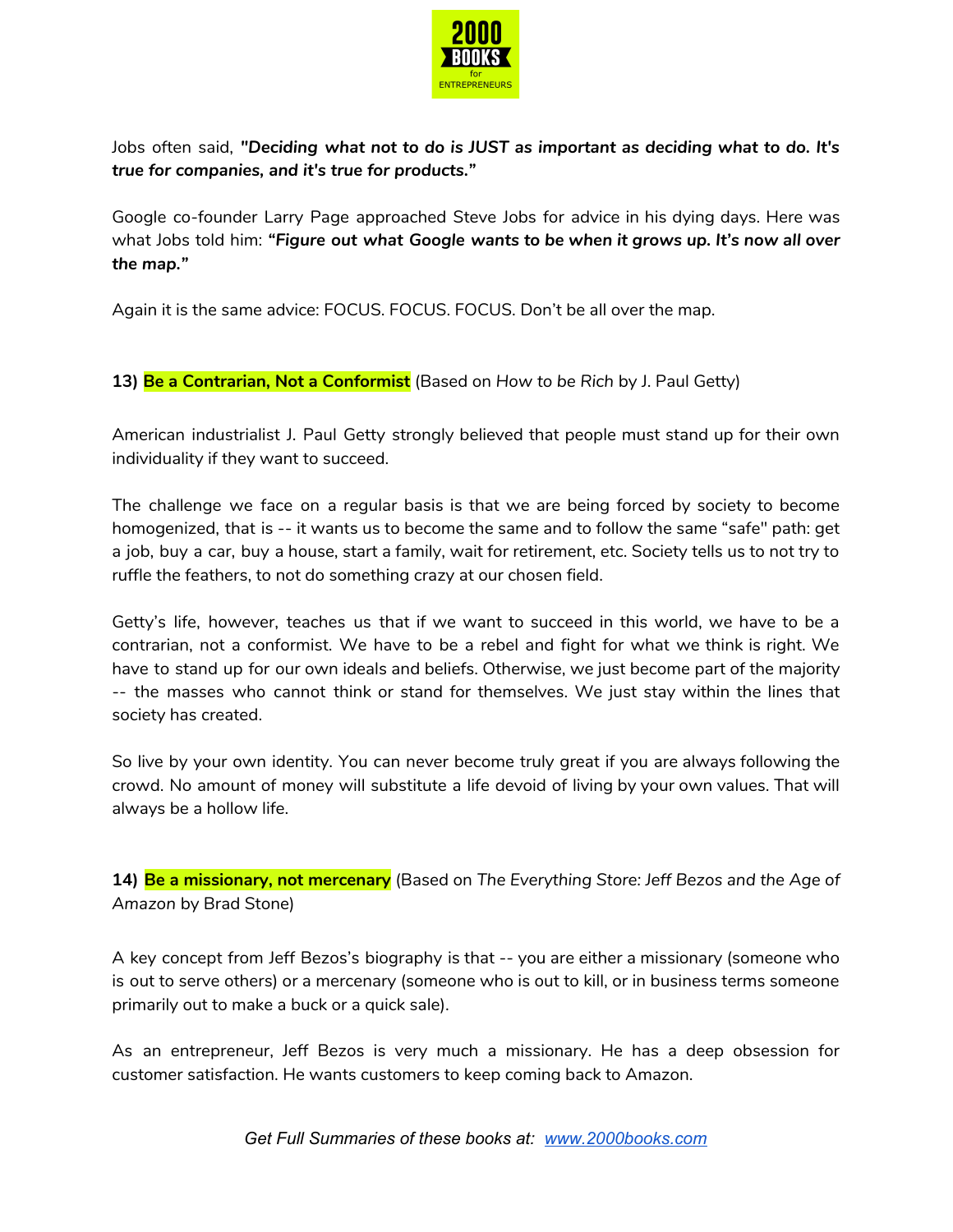

This idea ties in with that of the long-term thinking and short-term thinking. As a strong believer of having a long-term vision, Bezos has been consistent with his values and choices. As he wants Amazon to be around for the long haul, he wants to keep its customers as well.

*"In the end it's the missionaries [long-term thinkers] who ended up making a whole lot more money than mercenaries [short-term thinkers]."*

**15) Live for a Purpose beyond Yourself** (Based on *How to be Rich* by J. Paul Getty)

For J. Paul Getty, there is more to becoming just rich. It is rather a tool that allows for opportunities to make a difference, to have a sense of purpose that goes beyond the self.

Beyond just wanting to amass a fortune, Getty was also widely known to have supported a cause other than business. He was a big proponent of art, his other mission in life. This is apparent in the J. Paul Getty Museum in LA.

"Wealth is just a means to some worthwhile cause." So find out how you can support other causes close to your heart with your wealth in order to find a deeper sense of purpose.

**16) Obstacle is the Way Forward** (Based on *How to be Rich* by J. Paul Getty)

This is another key idea from J. Paul Getty's biographical book. We have to acknowledge adversity when it comes into our lives and that it can make us become even better. We have to use adversity to our advantage.

Strong entrepreneurs know there is no perfect business, no perfect life, no perfect anything. But they know what to do when adversity comes their way.

It is a mark of greatness to know that you can deal with adversity, and that you can turn it into your advantage. The journey to the top is not a smooth road, it is jagged with ups and downs… But it's all part of the process of your growth. So don't turn away from the obstacles, rather face them and emerge better.

**17) Think small in order to grow big** (Based on *Sam Walton: Made in America* by Sam Walton and John Huey)

Walmart got big by never acting like they were already too big to improve or to fail. They treated every store like it was just one store and it had to be successful. If they started thinking

*Get Full Summaries of these books at: [www.2000books.com](http://www.2000books.com/)*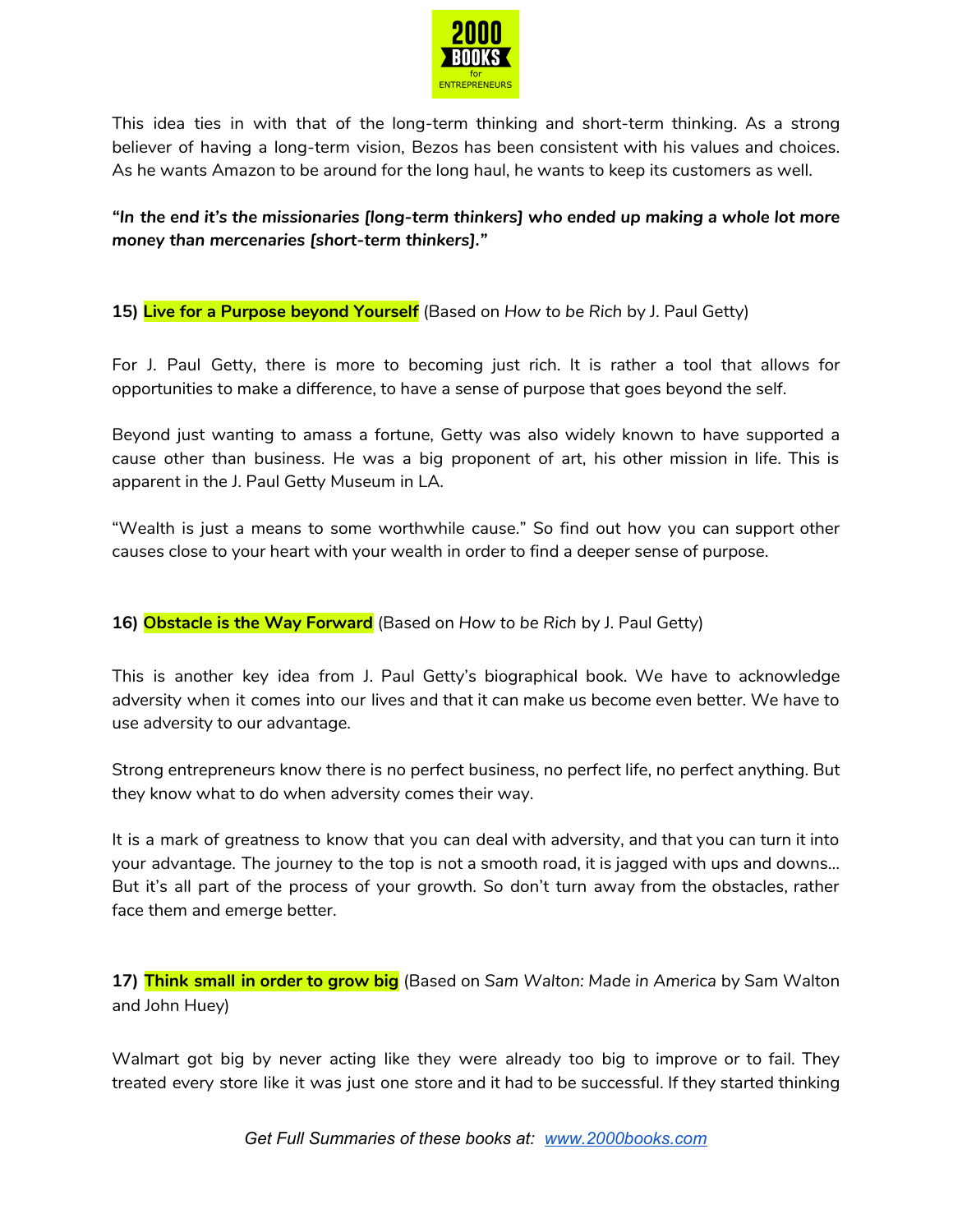

that they were a \$50 million empire, if they started becoming complacent and that small things didn't matter, that would have been the end of Walmart.

That's what Sam Walton means to think small: Think one store at a time. Don't think about the hundred or thousand stores out there and try to create success for all of them all the time. In your case it's probably think one customer at a time, think one request a time, and so on.

And as you think small --

- Keep your ear on the ground. Understand the ongoing challenges, issues, in and around the empire.
- Push responsibility of authority down as much as possible because it allows you to grow the people.
- Stay lean. Cut out the bureaucracy.

Walmart is one of the most successful retailers in the world so you might as well take advantage of the lessons from the way it handled business.

## **18) Ease is not the End Goal of your Life** (Based on *My Life and Work* by Henry Ford)

Henry Ford strongly believed in a life of hard work, not a life of ease.

At a time when Ford Motor Company was already a profitable and prosperous company, during which it was making 100 cars a day, Henry Ford suddenly announced his plan to make 1,000 cars a day. Some of the stockholders of his company got alarmed and shocked. They were already happy and satisfied with the profits Ford was making, and they did not want to see the company go through the pains of growing and adopting new technology to get to 1,000 cars per day.

They thought Henry Ford was going to ruin the company by trying to increase production. They even threatened him with lawsuits. But Henry Ford said: "*The end of money is not ease… Instead it should be used to perform more service*."

He believed in working hard for the sake of building something great rather than for the sake of making money so that you can live a life of ease.

He went on to say: *"Nothing is more abhorrent than a life of ease. None of us has any right to ease. There is no place in civilizations for the idler."* He strongly believed that if you focus on doing great work and providing great service, you will have more money than you can ever spend.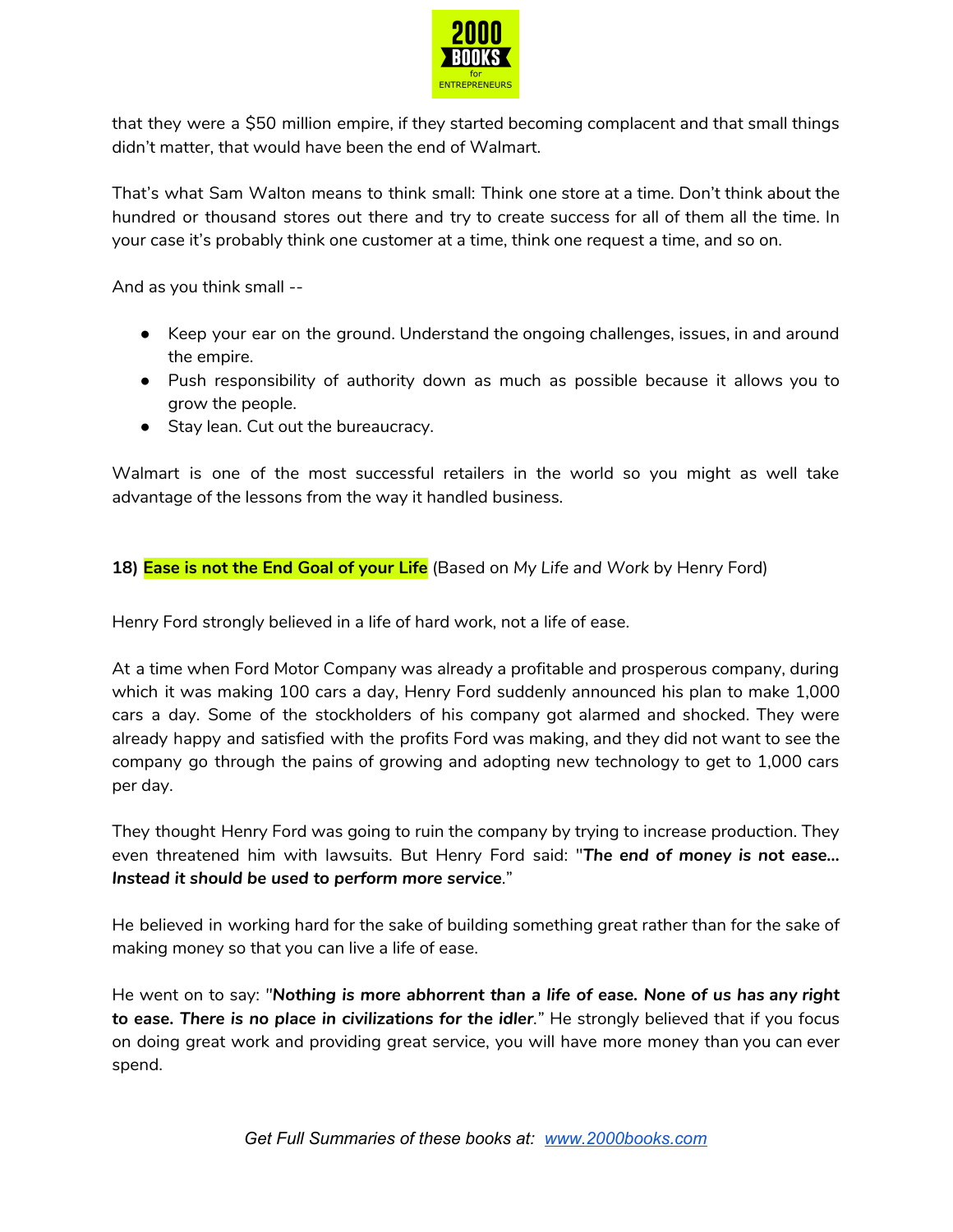

He disliked the idea that some people just wanted to get to a life of ease. *"Life is not a battle that should be ended as soon as possible,"* he said.

**19) Failure is essential for success** (Based on *The Everything Store: Jeff Bezos and the Age of Amazon* by Brad Stone)

Despite its massive success as a company, Amazon has had its own share of failures. A big example of such failures was its Fire Phone, which was a complete flop. It has been a black spot in Amazon's history. A lot of investors doubted Jeff Bezos for investing in stuff like this.

When a reporter asked him if he was worried about the big failure of Fire Phone, Jeff Bezos responded by saying, *"If you think Fire Phone is a big failure…. wait till you see even bigger failures. There will be a lot more bigger failures."*

Bezos then went on to say, *"We have to conduct experiments. We've got to keep on experimenting. We, as a company, have to allow ourselves to fail."*

He explained that any experiment has a chance of failure. *"That is why we call it an experiment."*

Indeed, we have to accept that in business, conducting experiments is vital for growth. We have to try things even though they might fail. If we only try to do things that we think will succeed, we're not really conducting experiments, and if we don't conduct experiments, we'll never find out how far we can go.

Bezos said that if he stops his employees from experimenting and if he dissuades them from failing, then he is doing the company a big disservice. And that is why Amazon has become so big.

So, fail often. Fail rapidly and figure it out. Failure is a part of growing your business. If you are not failing, you will not get to the next level.

**20) Outwork your competition** (Based on *Elon Musk: Tesla, SpaceX, and the Quest for a Fantastic Future* by Ashlee Vance)

The other thing to learn about Elon is his hardcore work ethic. He's famous for saying that if you work for 50 hours a week and he worked for a hundred hours a week, he will be able to do in five years what you take 10 years to do. So he would work hundred hours a week, and he actually works more than that. He works every day of the week. In fact, there are stories that he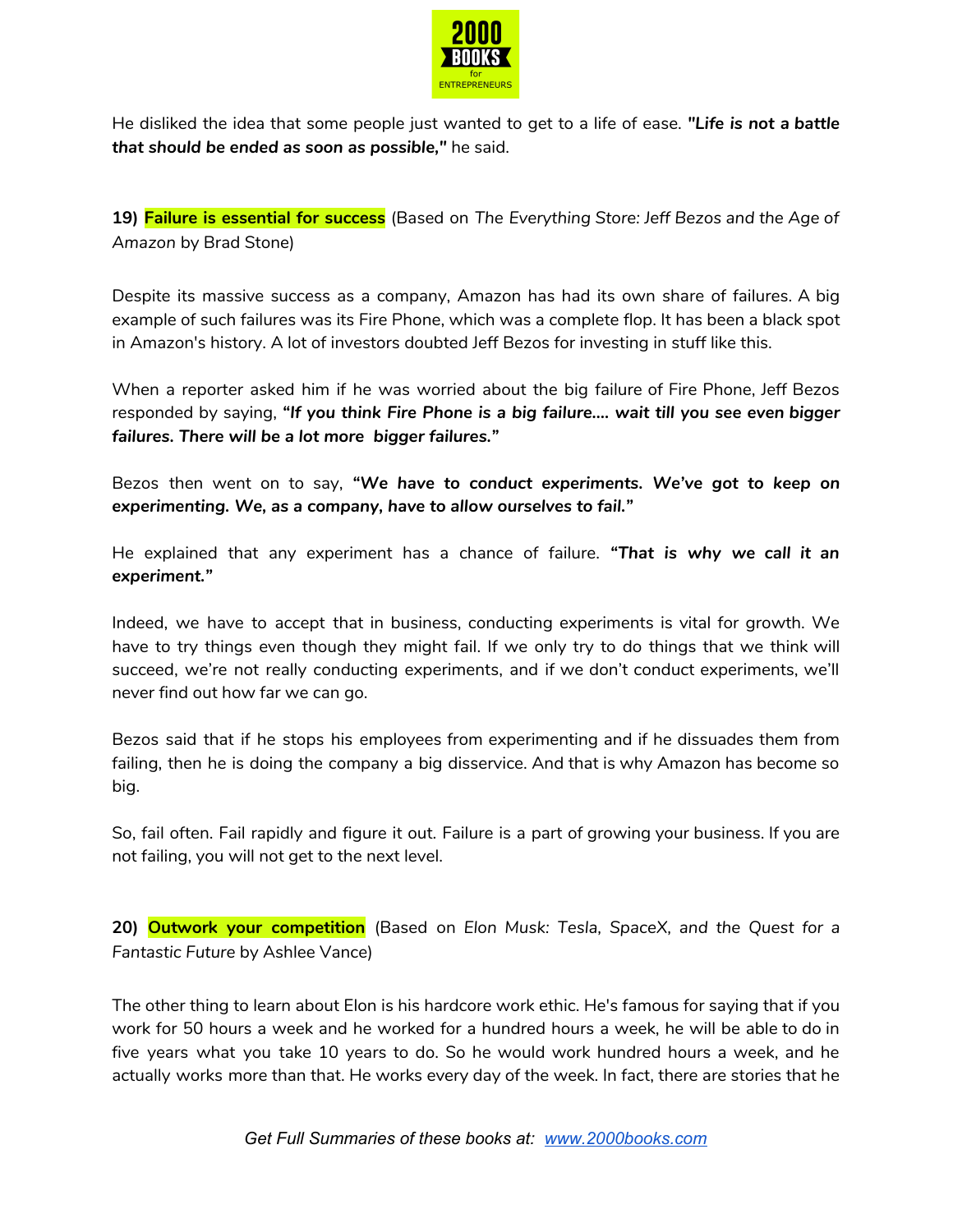

would set up his desk in the middle of the factory on Fridays, Saturdays, and Sundays just to emphasize the fact that he's working, and he expects everyone else to be working hard as well.

**21) Compete to be the best** (Based on *Sam Walton: Made in America* by Sam Walton and John Huey)

The element in Sam Walton's life that made a difference above everything else was his "passion to compete." He had said: *"Money has never meant that much to me, not even in terms of keeping score."*

Sam Walton's motivation was to be at the top of what he did. He wanted to be the BEST.

One of my favorite stories about Sam Walton took place back in the 1980s, when the 60+ year-old was arrested after he was found crawling in competitor stores in Brazil. When Walton's friends came to bail him out, he told them he'd been measuring aisle widths to determine exactly how the stores displayed their wares.

Here is a billionaire, running the biggest retailer known as Walmart, crawling under the shelves at a competitor store at 60+ years old, just so he could understand how they operated. That goes to show his passion for becoming the best. He did not even go and summon his employees to do the measurements, he himself jumped in right then and there to get his hands dirty and do it all himself.

**22) Big ideas start small** (Based on *The Everything Store: Jeff Bezos and the Age of Amazon* by Brad Stone)

Amazon transforms and expands what it can.

Example: Amazon's S3 web services. The company's cloud computing web service did not just start off as someone's brainchild. While Amazon was going through its growing pains, Jeff Bezos found out that a lot of the engineers were always complaining about the lack of computing resources.

Eventually he said they needed to increase their computing capacity, and what happened as they increased this was that they had excess capacity. They then started rolling it out to outside people and now many are using Amazon's web services. It's like having a grid of electricity available to everyone.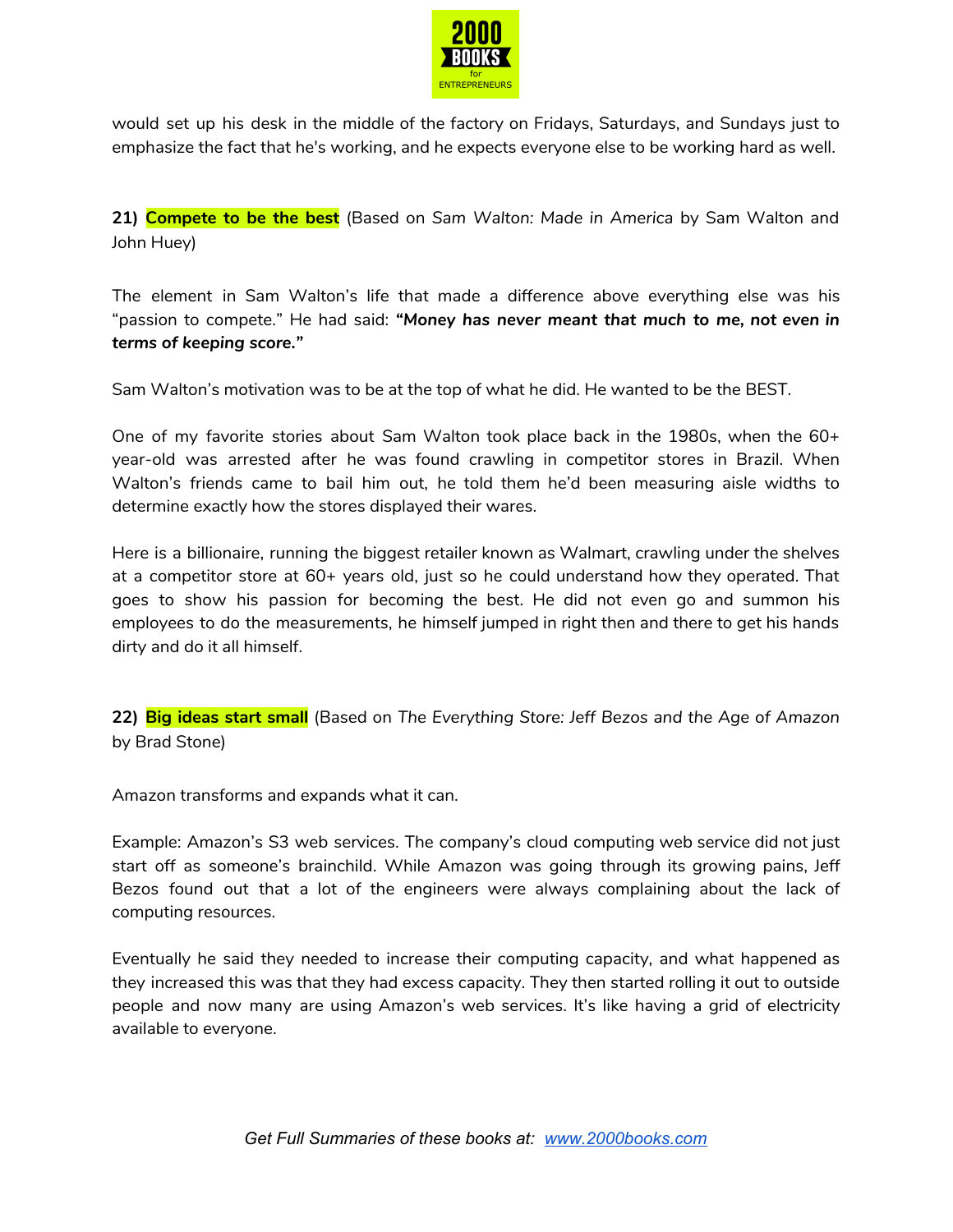

Another example is Amazon's ebook reader, whose evolution many of us have witnessed. Inspired and challenged by Apple's iPod being able to sell music directly from the iTunes store, Bezos said they also had to come up with a version for the books. Hence, Kindle was born.

All of these things were results of an experiment and of a culture of evolving. This has been key to Amazon's success.

So don't try to dream of the greatest idea right away. Just let it unfold, keep on executing, keep on working and then it will manifest itself into something useful.

**23) Read a LOT** (Based on *Buffett: The Making of an American Capitalist* by Roger Lowenstein)

There are a lot of lessons to learn from the great investor Warren Buffet, but one of the most powerful is his insatiable desire for reading and learning. By the age of 10, Buffett had read all investment books in Omaha Public Library; some of them he read twice. He was very hardworking as a kid and very much wanted to learn everything he could about finance and the stock market.

At the age of 11, Buffett made his first investment. Even now in his 80s, he reads for 5-6 hours a day. Charlie Munger once described Warren Buffett as a "learning machine," and noted that during the day, half of his time was spent "sitting on his ass and reading."

Once, when asked how to get smarter, Buffett held up stacks of paper and said, "Read 500 pages like this every day. That's how knowledge builds up, like compound interest."

Even now, his days are rather unstructured. He doesn't have a computer on his desk, only a telephone. He reads for hours without interruption.

The thirst for reading and learning is a common pattern among a lot of billionaires. Elon Musk, Jeff Bezos, Bill Gates, Mark Cuban are all crazy about reading as well. Elon Musk was reading 2 books a day in 4th grade and was reading 10 hours a day by the age of 12. When he finished all the books in his school library at the age of 13, he went on to read all the Encyclopedia Britannica books.

**24) Give your customers a better deal** (Read: *Commodore: The Life of Cornelius Vanderbilt* by Edward J. Renehan Jr.

"I have always served the public to the best of my ability. Why? Because, like every other man, it is to my interest to do so," Vanderbilt once said.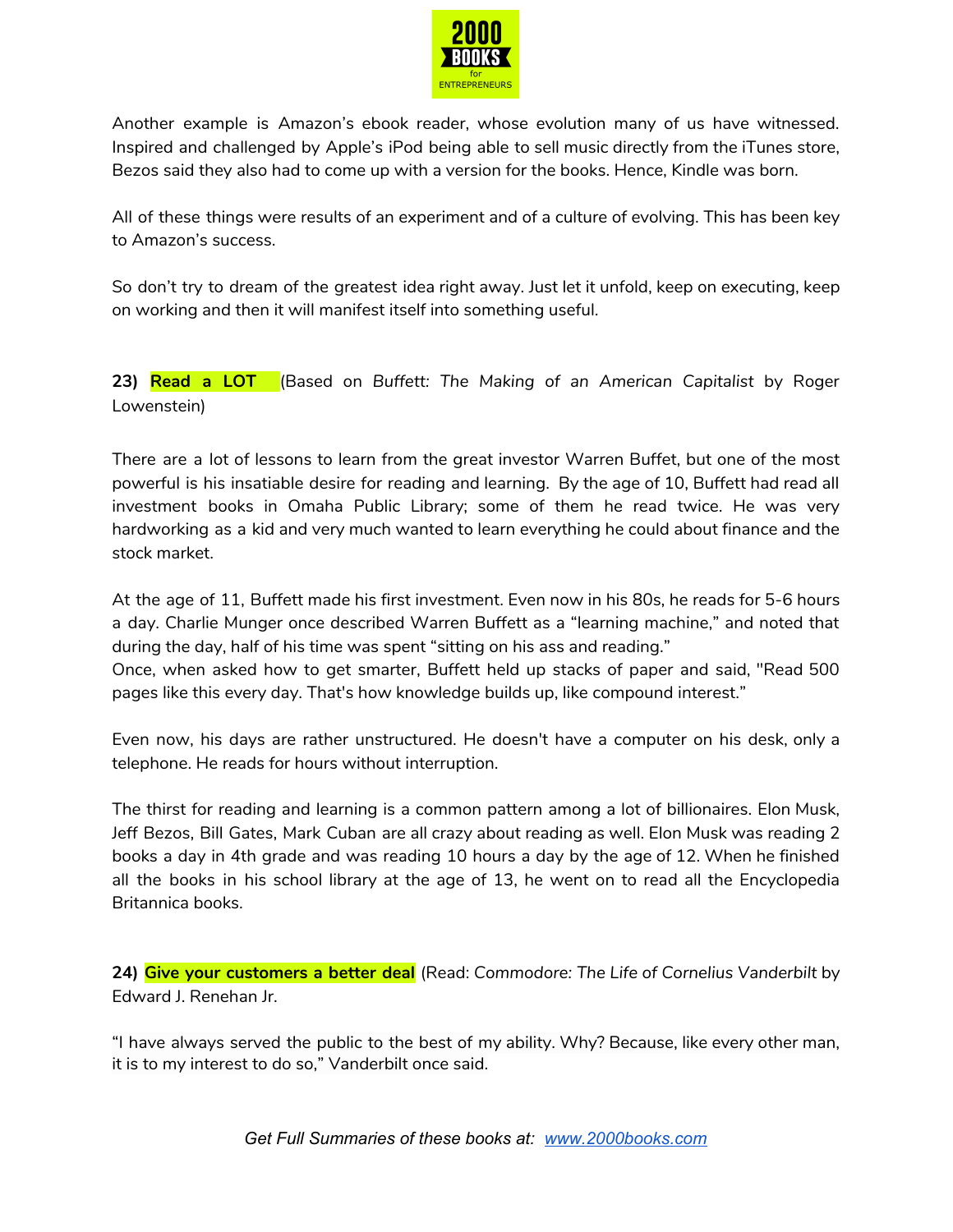

No business, whether big or small, can last long without serving consumers and clients in ways that are ethical, satisfactory, and with great value.

Vanderbilt built ships to support his own commercial ferry service. By charging lower fares (which some viewed as a ruthless tactic as it wiped out competition), he was able to widen the services he offered.

TV personality John Stossel had said, "Vanderbilt got rich by pleasing people. He invented ways to make travel and shipping things cheaper. He used bigger ships, faster ships, served food onboard. People liked that. And the extra volume of business he attracted allowed him to lower costs. He cut the New York-Hartford fare from \$8 to \$1. That gave consumers more (value) than any 'consumer group' ever has."

Vanderbilt never built a railroad. He merely seized opportunity when others panicked by buying small and inefficient companies and combining them to come up with large, connected networks, and hence providing wider coverage.

**25) Know what you don't know** (Based on *Damn Right! Behind the Scenes with Berkshire Hathaway Billionaire Charlie Munger"* by Janet Lowe)

Like fellow investor Warren Buffett, Berkshire Hathaway's vice chairman Charlie Munger only invested in companies that were within his "circle of competence." He focused on what he knew, which means he steered clear of companies beyond his understanding. But first, he had to know those things beyond the circle, those things he did not know.

## **"Knowing what you don't know is more useful than being brilliant."**

Indeed, if you are keenly aware of what you don't know, you know where to stick close to and where to stay away from.

Apart from companies outside his circle of competence, Munger also avoids know-it-alls, or "people who always confidently answer questions about which they don't have any real knowledge."

Rather, he sticks to those who, like him, admit to mistakes and learn quickly from them.

Who we surround ourselves with matters and has impact on our net worth.

**26) Give exceptional experiences** (Based on *Finding My Virginity* by Richard Branson)

Despite his massive success over the years, English business magnate and philanthropist Sir Richard Branson of the Virgin Group continued to find ways of providing exceptional customer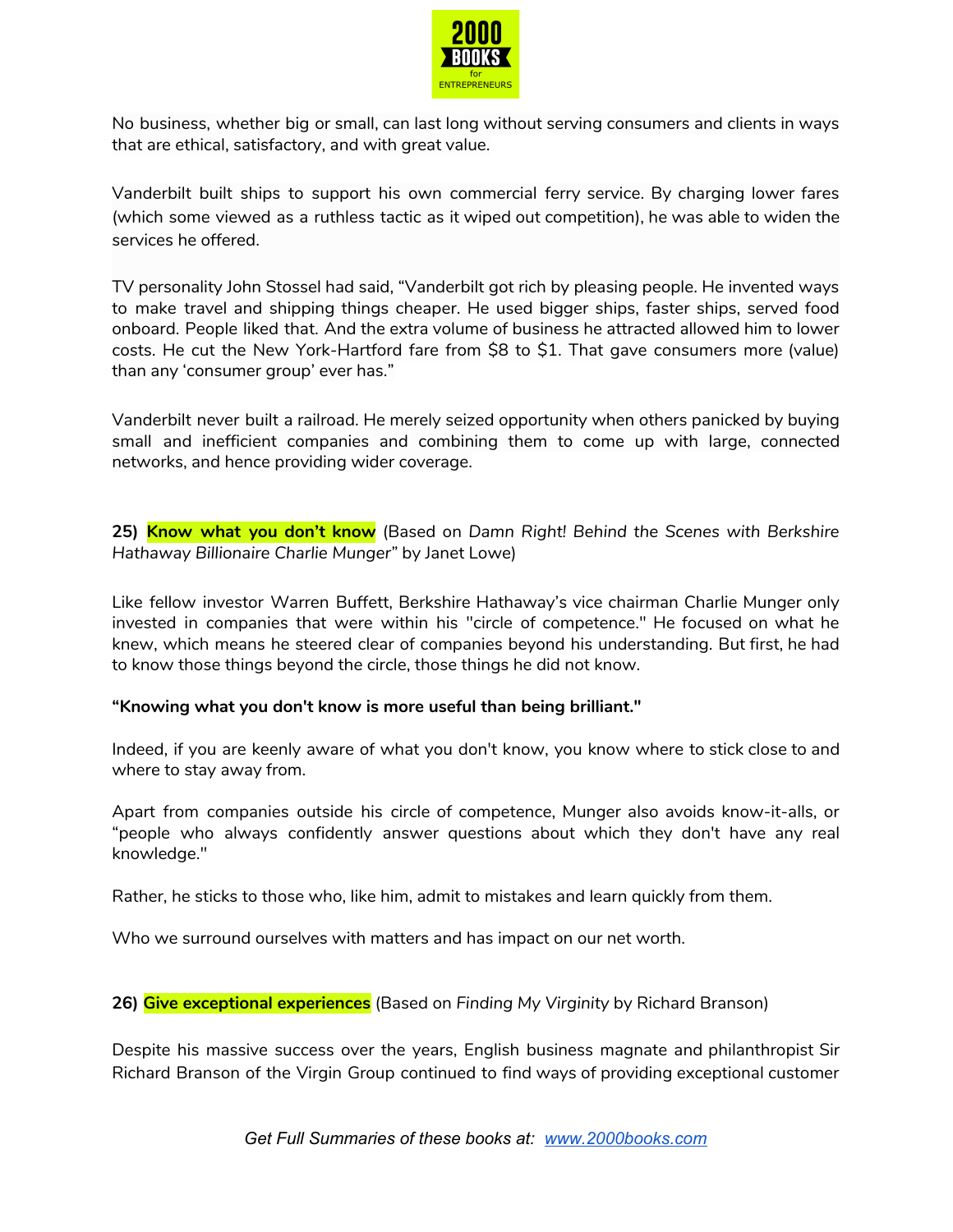

experiences. Wherever there's a room for improvement, he is eager to enter the market and get stuck in and comes up with a better service..

Branson had been consistent in being solution-driven in every component of the business.

- Virgin Mobile In partnership with T Mobile's parent company, Deutsche Telekom, it reduced mobile phone costs by offering pay-as-you-go plans, with which users only had to pay for the time used rather than get locked in lengthy and expensive contracts
- Virgin Active A chain of health clubs offering solutions to problems such as old gym equipment, tiny locker rooms, expensive signup and membership fees by replacing them with spacious gyms, better showers, pool with right temperature, towels ready for use...all these kinds of attention to details -- at affordable costs
- Virgin Trains Faster trains with improved schedules, and hence more passengers started taking this transport system due to the many improvements over the years
- Virgin Unite With the goal of making the world a better place, Virgin Unite joins forces of those who want to make a difference. Such greater impact is helping improve the state of human rights and is giving faster response to crisis by cutting down bureaucracy.
- Virgin America Offered services and experiences that passengers enjoyed rather than endured, especially after the 9/11 tragedy. Their plane was the first to offer WiFi on board, along with on demand dining and great entertainment choices. The airline won the public and was named best domestic airline for 10 years by Conde Nast.
- Virgin Media Became the top broadband provider, second-biggest pay TV and home-phone provider in the UK. Initially the problem Branson saw was that all operators were using scripts when talking to customers. Their solution: get rid of the scripts, loosen up, and genuinely help customers without using a script.
- Virgin Money Addressing the notion that people don't trusts banks, it offers credit cards, savings and investment services. With Northern Rock, it grew into full banking services, which included mortgages.
- Virgin Money lounges These are lounges around Great Britain where people can relax for a moment during a busy day or where they can meet up with a friend
- Virgin Galactic Wants to give people the experience of traveling to space so they can see earth from a different perspective
- Virgin Startup Offers business loans and mentoring to young people
- OneWeb A brainchild of tech innovator Greg Wyler, its aim is to have an interconnected system of satellites that would provide internet connection to the entire world and to give a way out of poverty among billions who still don't have access

**27) People first, profit later** (Based on High Noon: The Inside Story of Scott McNealy and the Rise of Sun Microsystems by Karen Southwick)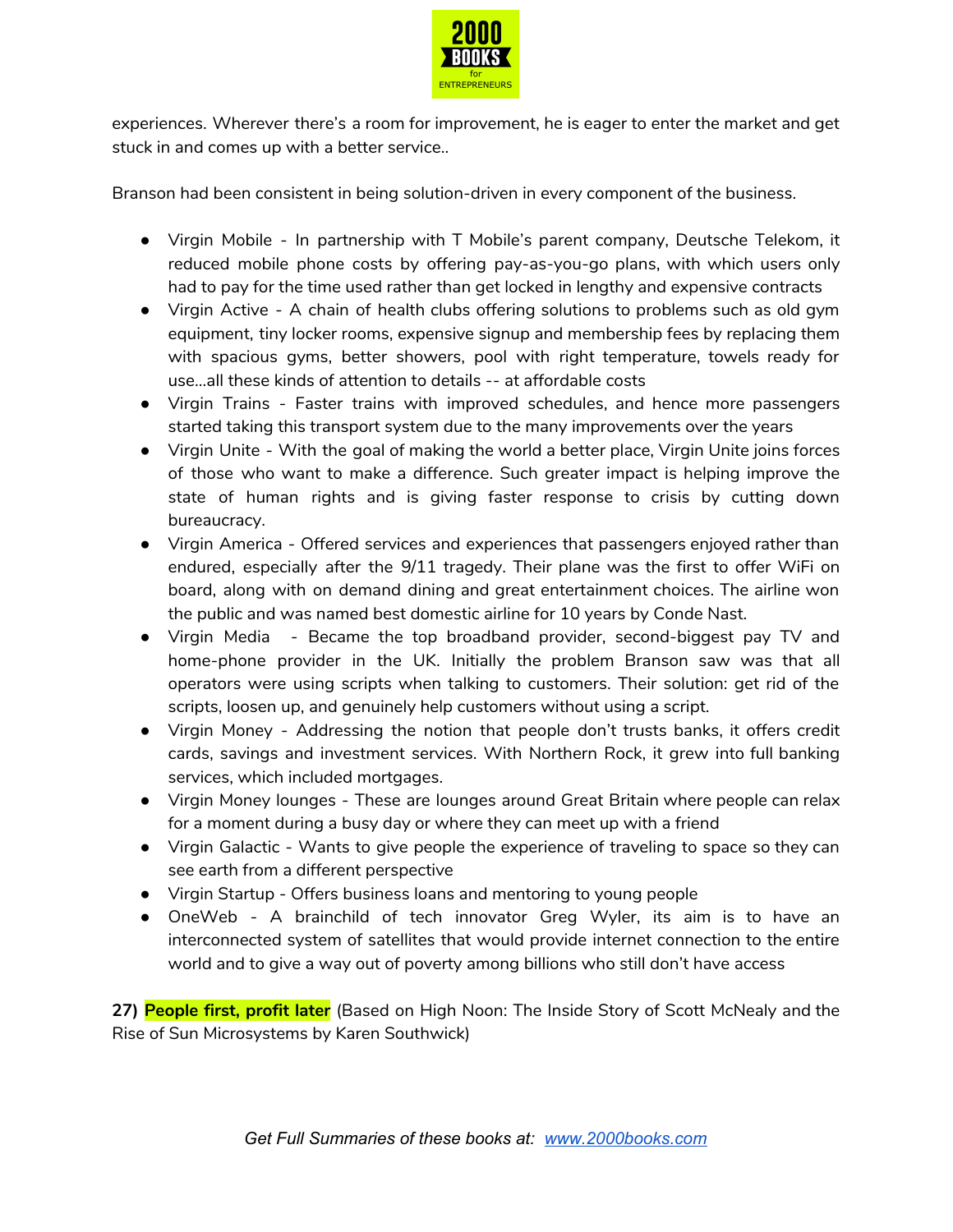

Former Sun Microsystems CEO and co-founder Scott McNealy has been known for his unique personal style that has been key in steering the company's direction. SUN Microsystems is said to have started experiencing its boom when McNealy replaced his co-founder as CEO.

McNealy was selected to be on board for his people skills. His ability to relate to people became critical to Sun's success.

By 1987, Sun had become the top supplier of technical workstations, that its competitor, Apollo, could not keep up. McNealy's strategy of doing whatever you have to do to attract customers and lock in market share, then worry about profitability later became common among huge companies in the Internet era, including Amazon and Microsoft.

Sun's Java programming language captured the public's imagination. Compared to older programs, such as Basic, or C++, Java programs are not tied to any particular operating system, and hence they can be opened on users' home computer.

Although now run by Oracle, McNealy's leadership showed the positive effect of putting people first.

**28) Blaze new trails no matter what** (Becoming Steve Jobs by Brent Schendler and Rick Tetzeli)

Not even being kicked out from the company he founded and not even a disease which eventually claimed his life stopped Steve Jobs from pursuing his vision for Apple.

When he was forced out of the company, he still knew with certainty that he would be a great CEO. He was aware that the media and investors saw him as a genius. He knew he had a fight to continue in the world of technology, and he was sure he was the only one who could create the amazing products running inside his creative mind.

As fate would have it, he would find his way back in Apple at a time when it was struggling. Driven by the same passion and sense of innovation, he had resurrected the company under his renewed leadership. No matter what the risks behind his choices, he went for them because he believed in them.

Apple took a significant turn when it released iTunes in 2001.

In 2003, a new blow came Steve Jobs' way when he got diagnosed with pancreatic neuroendocrine tumor. Still, he continued working. Even with his health deteriorating, Jobs continued on being a trailblazer.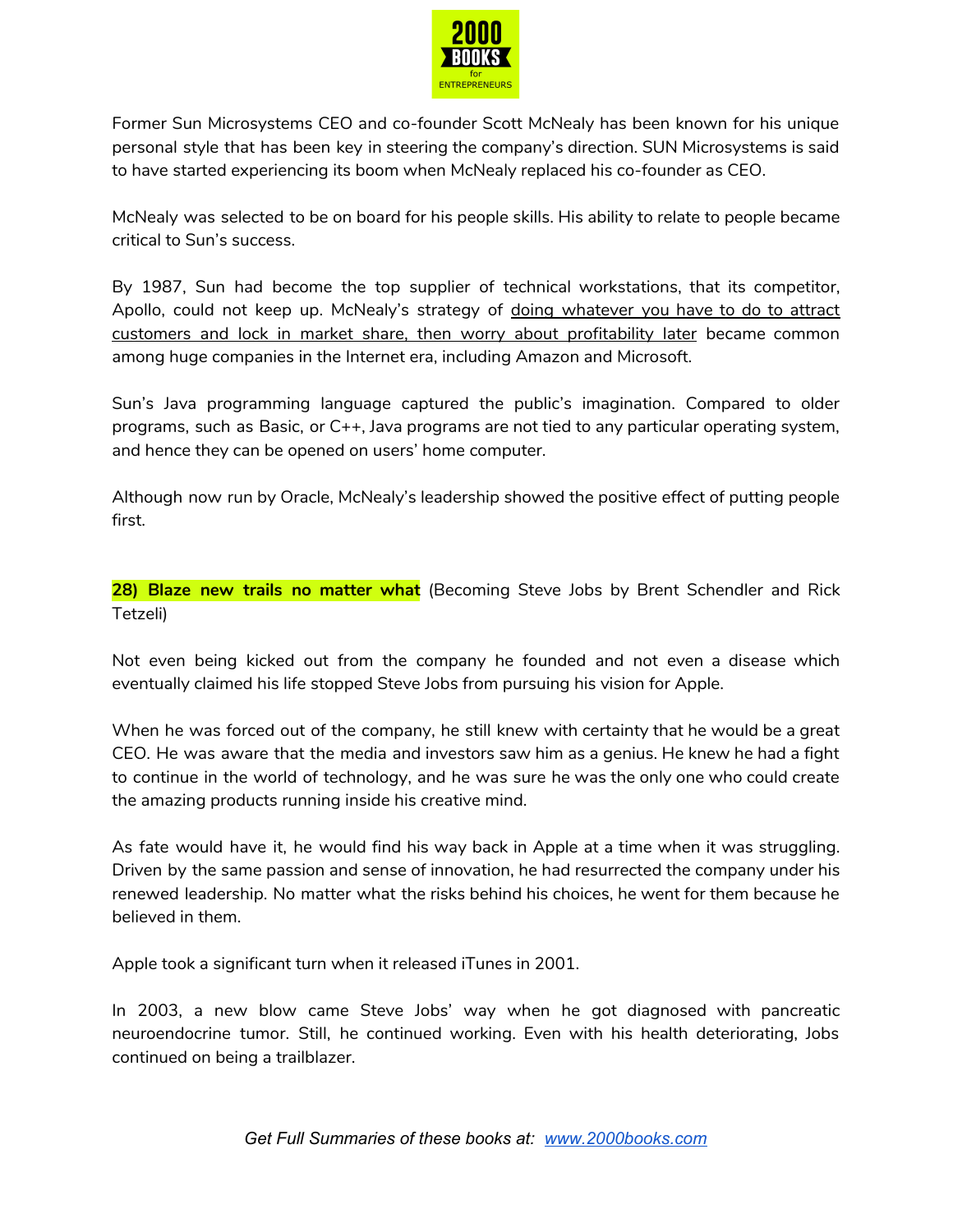

After iTunes, the iPod came, which was widely welcomed by the people. Also in 2003, iTunes turned into the store that it is today. Of course, the revolutionary iPhone followed, giving mobile users a totally new experience with its huge screen and touch capabilities like no other. MacBook Air came out in 2008, iPad in 2010, as well as Safari, GarageBand, and the software-developer kit in 2007 that paved way for more apps. Apple has become unstoppable in making something new for the users' experience in every product release.

Although Apple's products come with higher prices, they are still massively successful because they challenge conventions and they encourage people to "Think different," philosophies that Steve Jobs leave us as a legacy and inspiration.

**29) Value feedback** (Based on *Business at the Speed of Thought* by Bill Gates)

Microsoft is known to put high premium on gathering feedback from customers, especially the most dissatisfied ones. Founder Bill Gates implemented "feedback loops," and hence the company has been known as one that spends massive resources to get feedback.

In the book he said, "Manufacturers will differentiate themselves from one another by the sum of how well they design their products, how intelligently they use customer feedback to improve their products and services, how quickly they can improve their production processes, how cleverly they market their products, and how efficiently they manage distribution and their inventories. All these information-rich processes benefit from digital processes."

Notice how customer feedback gets a share of what the company values in order to maintain its success. He encouraged companies to see if they are capturing and analyzing customer feedback electronically to find out how customers want them to improve their product or service, if their digital systems enable them to quickly deliver customer feedback to the employees who can fix the problem, if they can respond to electronic customer feedback promptly, and if line workers get real-time access to data so they can improve the quality of the product.

Even for internal trainings, feedback is given importance. The company wants training resources to be online along with systems for providing feedback on the training, so no initiative is ever wasted.

**30) The Mission is not finished until you say it is finished** (Based on *Think Like Zuck* by Ekaterina Walter)

A Facebook slogan says, "The journey is only one percent finished."